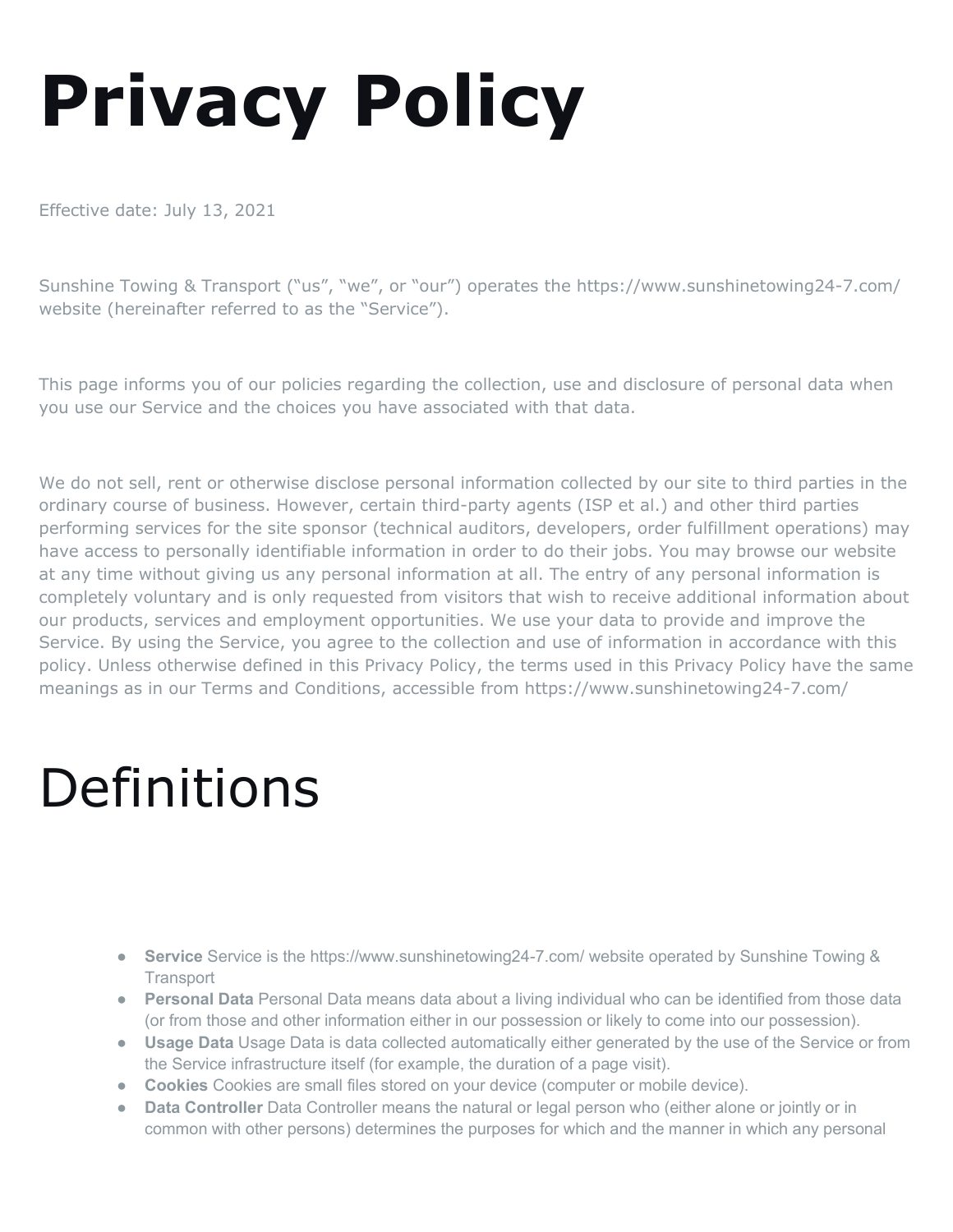information are, or are to be, processed. For the purpose of this Privacy Policy, we are a Data Controller of your Personal Data.

- **Data Processors (or Service Providers)** Data Processor (or Service Provider) means any natural or legal person who processes the data on behalf of the Data Controller. We may use the services of various Service Providers in order to process your data more effectively.
- **Data Subject (or User)** Data Subject is any living individual who is using our Service and is the subject of Personal Data.

### Information Collection and Use

We collect several different types of information for various purposes to provide and improve our Service to you.

#### Types of Data Collected

#### Personal Data

While using our Service, we may ask you to provide us with certain personally identifiable information that can be used to contact or identify you ("Personal Data"). Personally identifiable information may include, but is not limited to:

- Email address
- First name and last name
- Phone number
- Cookies and Usage Data

We may use your Personal Data to contact you with newsletters, marketing or promotional materials and other information that may be of interest to you. You may opt out of receiving any, or all, of these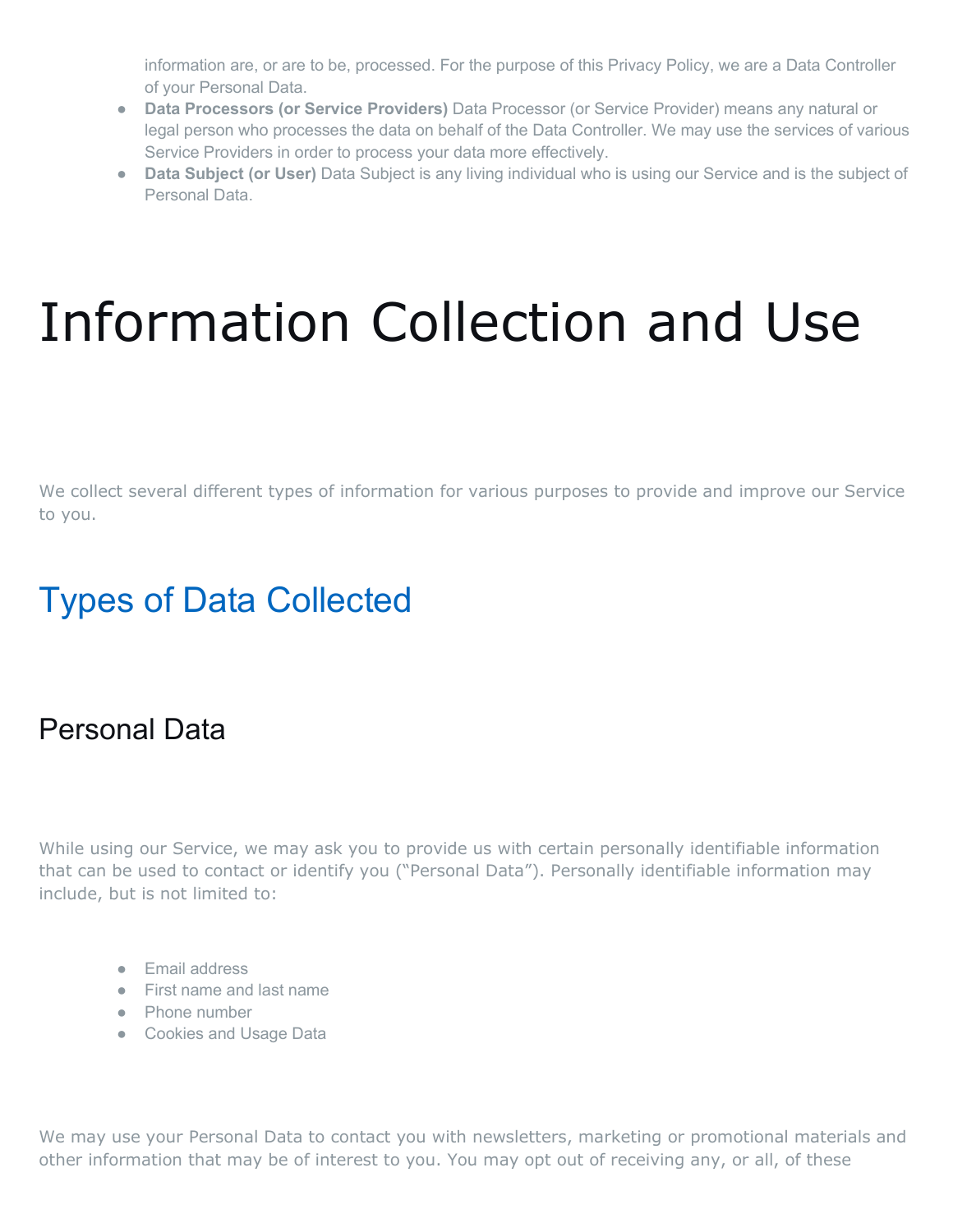communications from us by following the unsubscribe link or the instructions provided in any email we send.

#### Usage Data

We may also collect information on how the Service is accessed and used ("Usage Data"). This Usage Data may include information such as your computer's Internet Protocol address (e.g. IP address), browser type, browser version, the pages of our Service that you visit, the time and date of your visit, the time spent on those pages, unique device identifiers and other diagnostic data.

#### Tracking & Cookies Data

We use cookies and similar tracking technologies to track the activity on our Service and we hold certain information.

Cookies are files with a small amount of data which may include an anonymous unique identifier. Cookies are sent to your browser from a website and stored on your device. Other tracking technologies are also used such as beacons, tags and scripts to collect and track information and to improve and analyse our Service.

You can instruct your browser to refuse all cookies or to indicate when a cookie is being sent. However, if you do not accept cookies, you may not be able to use some portions of our Service.

Examples of Cookies we use:

- **Session Cookies.** We use Session Cookies to operate our Service.
- **Preference Cookies.** We use Preference Cookies to remember your preferences and various settings.
- **Security Cookies.** We use Security Cookies for security purposes.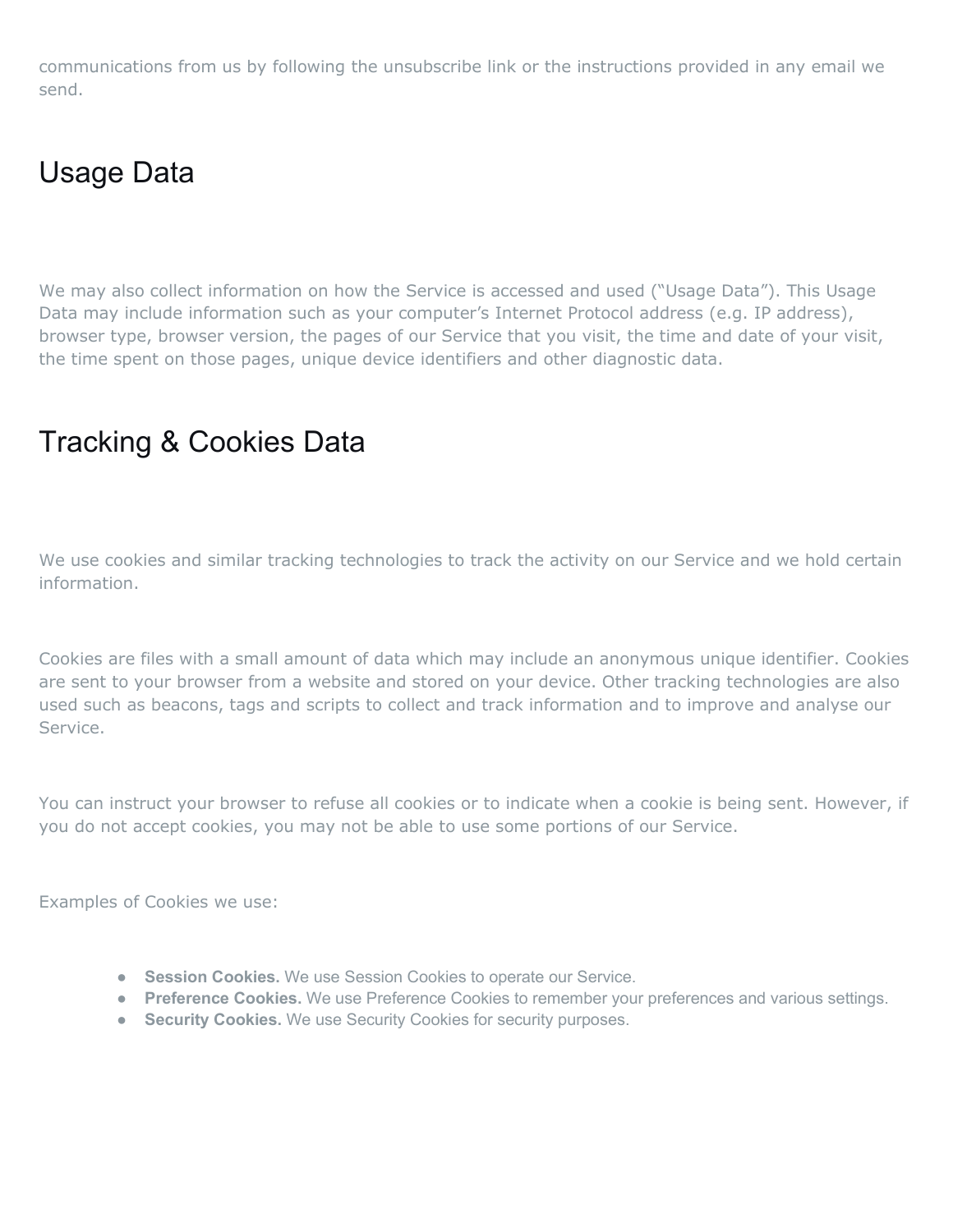#### Use of Data

Sunshine Towing & Transport uses the collected data for various purposes:

- To provide and maintain our Service
- To notify you about changes to our Service
- To allow you to participate in interactive features of our Service when you choose to do so
- To provide customer support
- To gather analysis or valuable information so that we can improve our Service
- To monitor the usage of our Service
- To detect, prevent and address technical issues
- To provide you with news, special offers and general information about other goods, services and events which we offer that are similar to those that you have already purchased or enquired about unless you have opted not to receive such information

### Legal Basis for Processing

#### Personal Data under the General

### Data Protection Regulation

### (GDPR)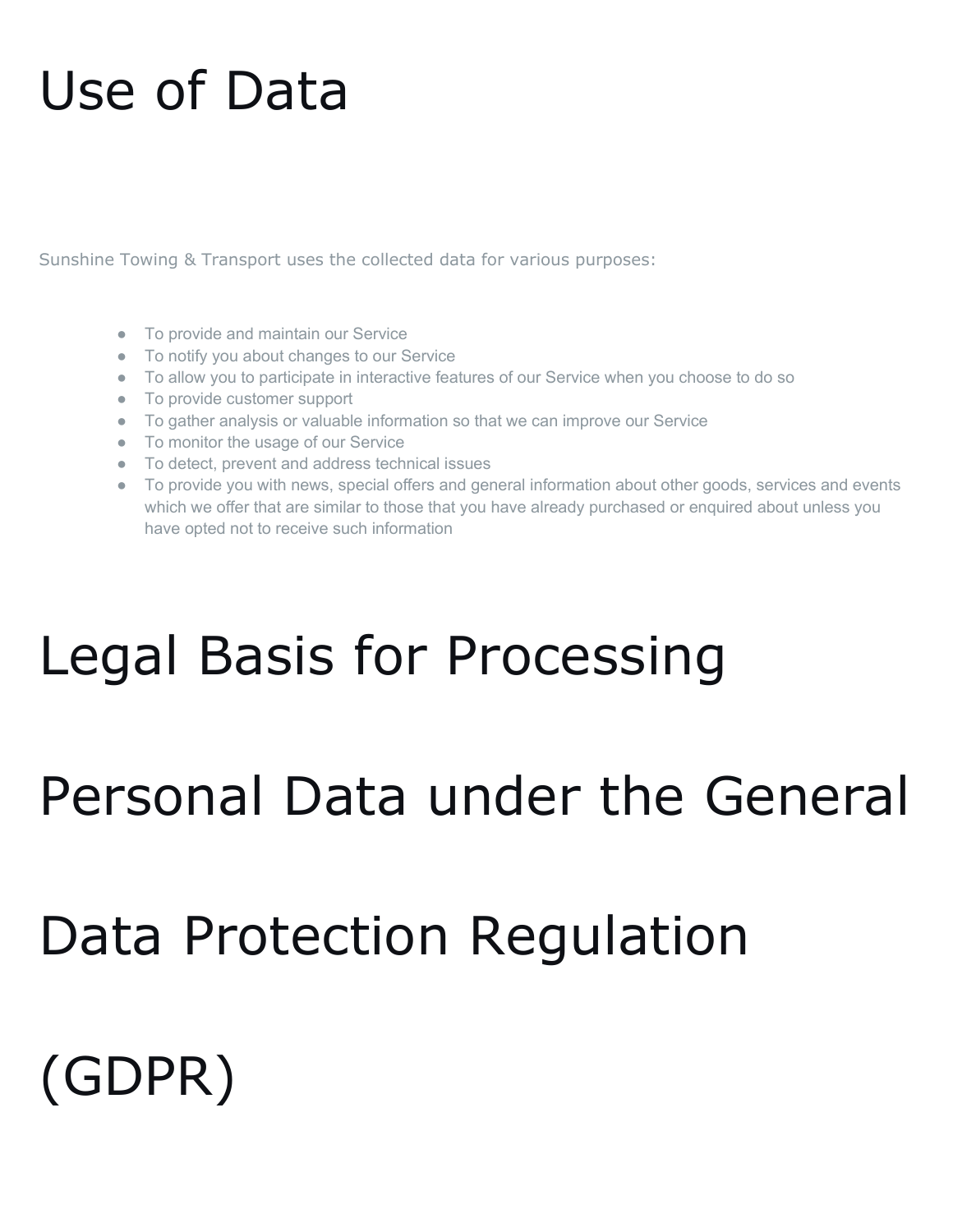If you are from the European Economic Area (EEA), Sunshine Towing & Transport legal basis for collecting and using the personal information described in this Privacy Policy depends on the Personal Data we collect and the specific context in which we collect it.

Sunshine Towing & Transport may process your Personal Data because:

- We need to perform a contract with you
- You have given us permission to do so
- The processing is in our legitimate interests and it is not overridden by your rights
- To comply with the law

#### Retention of Data

Sunshine Towing & Transport will retain your Personal Data only for as long as is necessary for the purposes set out in this Privacy Policy. We will retain and use your Personal Data to the extent necessary to comply with our legal obligations (for example, if we are required to retain your data to comply with applicable laws), resolve disputes and enforce our legal agreements and policies.

Sunshine Towing & Transport will also retain Usage Data for internal analysis purposes. Usage Data is generally retained for a shorter period of time, except when this data is used to strengthen the security or to improve the functionality of our Service, or we are legally obligated to retain this data for longer periods.

### Transfer of Data

Your information, including Personal Data, may be transferred to – and maintained on – computers located outside of your state, province, country or other governmental jurisdiction where the data protection laws may differ from those of your jurisdiction.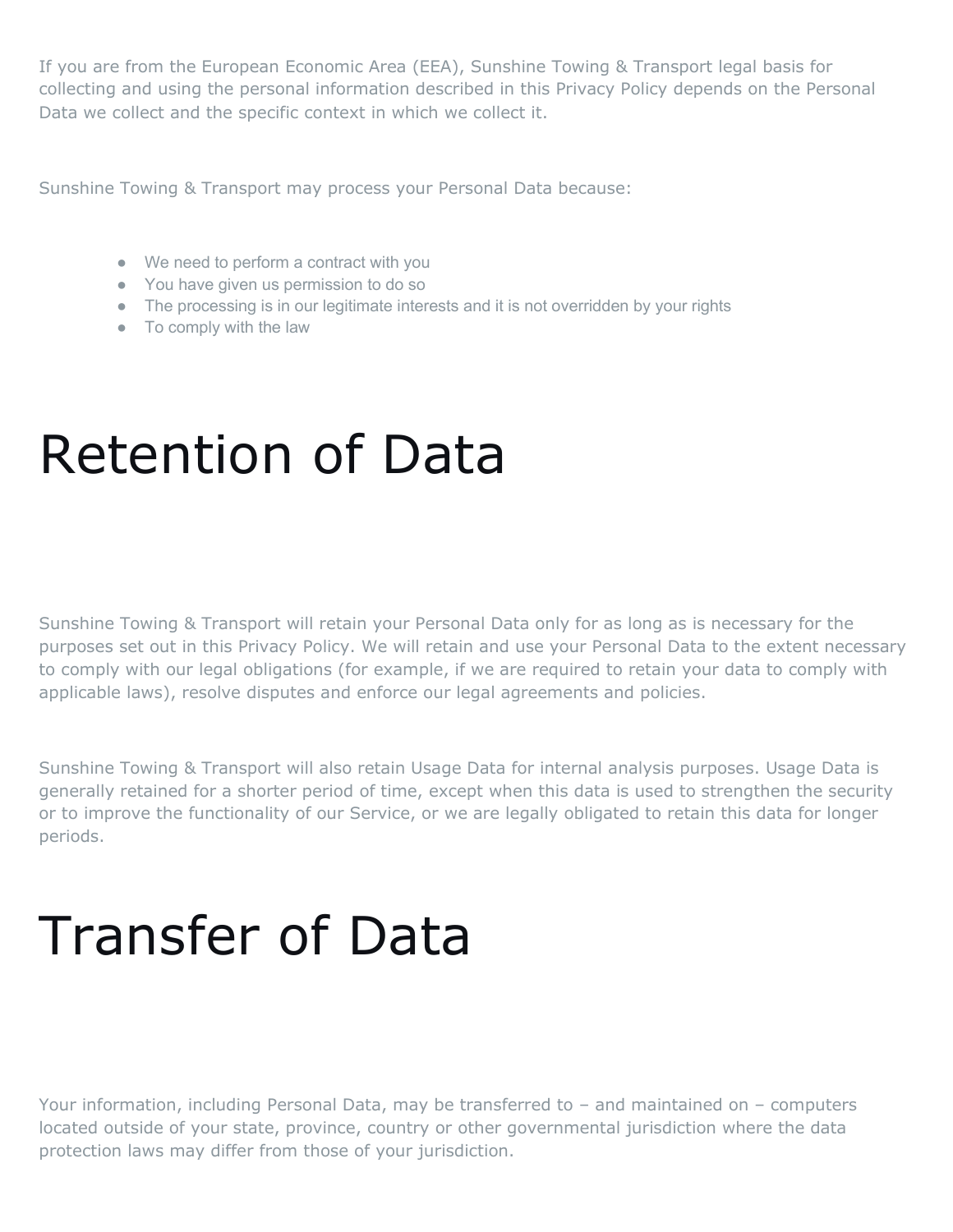If you are located outside the United States and choose to provide information to us, please note that we transfer the data, including Personal Data, to the United States and process it there.

Your consent to this Privacy Policy followed by your submission of such information represents your agreement to that transfer.

Sunshine Towing & Transport will take all the steps reasonably necessary to ensure that your data is treated securely and in accordance with this Privacy Policy and no transfer of your Personal Data will take place to an organisation or a country unless there are adequate controls in place including the security of your data and other personal information.

#### Disclosure of Data

#### Disclosure for Law Enforcement

Under certain circumstances, Sunshine Towing & Transport may be required to disclose your Personal Data if required to do so by law or in response to valid requests by public authorities (e.g. a court or a government agency).

#### Legal Requirements

Sunshine Towing & Transport may disclose your Personal Data in the good faith belief that such action is necessary to:

- To comply with a legal obligation
- To protect and defend the rights or property of Sunshine Towing & Transport
- To prevent or investigate possible wrongdoing in connection with the Service
- To protect the personal safety of users of the Service or the public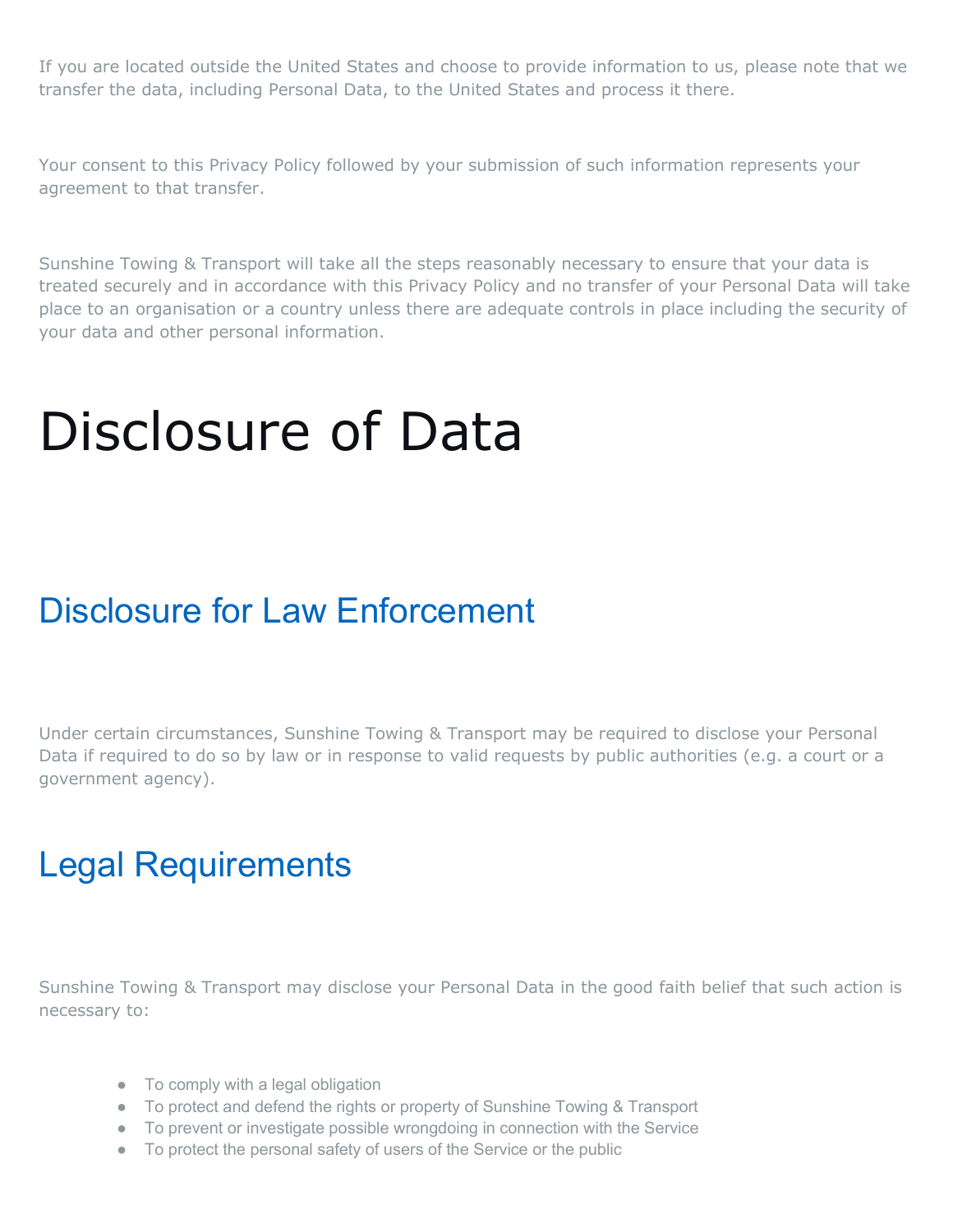### Security of Data

The security of your data is important to us but remember that no method of transmission over the Internet or method of electronic storage is 100% secure. While we strive to use commercially acceptable means to protect your Personal Data, we cannot guarantee its absolute security.

## Our Policy on "Do Not Track"

### Signals under the California

### Online Protection Act (CalOPPA)

We do not support Do Not Track ("DNT"). Do Not Track is a preference you can set in your web browser to inform websites that you do not want to be tracked.

You can enable or disable Do Not Track by visiting the Preferences or Settings page of your web browser.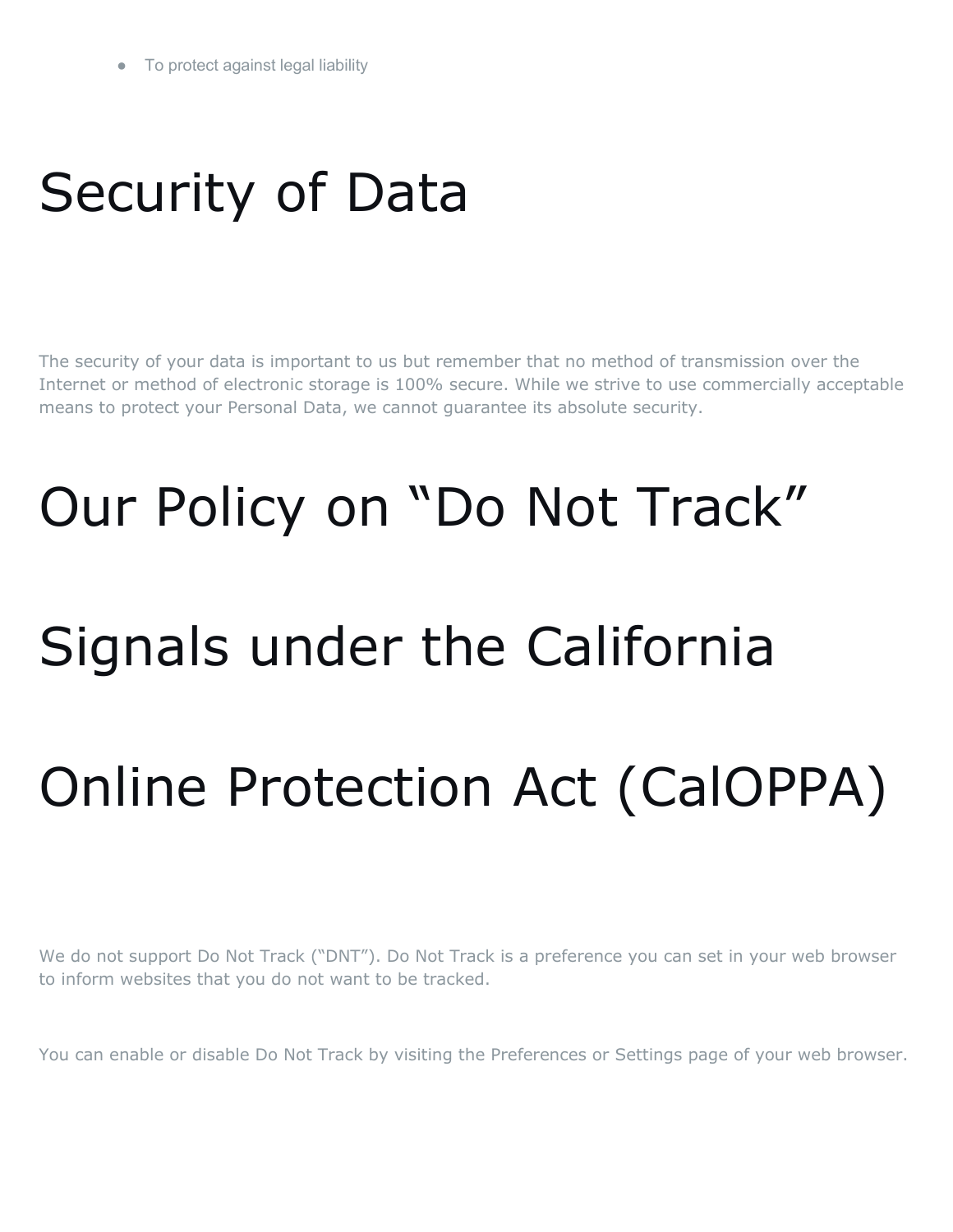#### Your Data Protection Rights

#### under the General Data

### Protection Regulation (GDPR)

If you are a resident of the European Economic Area (EEA), you have certain data protection rights. Sunshine Towing & Transport aims to take reasonable steps to allow you to correct, amend, delete or limit the use of your Personal Data.

If you wish to be informed about what Personal Data we hold about you and if you want it to be removed from our systems, please contact us.

In certain circumstances, you have the following data protection rights:

- **The right to access, update or delete the information we have on you.** Whenever made possible, you can access, update or request deletion of your Personal Data directly within your account settings section. If you are unable to perform these actions yourself, please contact us to assist you.
- **The right of rectification.** You have the right to have your information rectified if that information is inaccurate or incomplete.
- **The right to object.** You have the right to object to our processing of your Personal Data.
- **The right of restriction.** You have the right to request that we restrict the processing of your personal information.
- **The right to data portability.** You have the right to be provided with a copy of the information we have on you in a structured, machine-readable and commonly used format.
- **The right to withdraw consent.** You also have the right to withdraw your consent at any time where Sunshine Towing & Transport relied on your consent to process your personal information.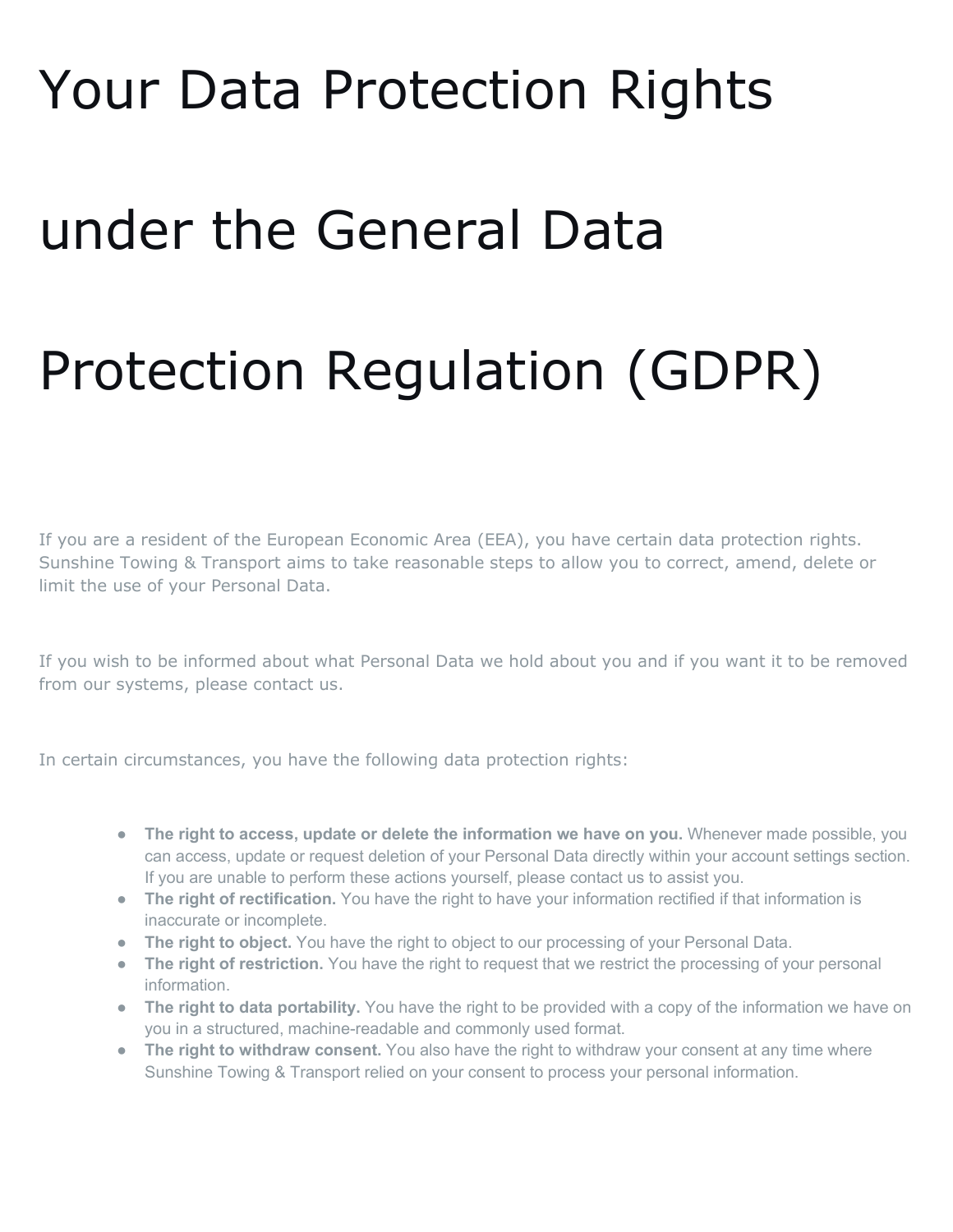Please note that we may ask you to verify your identity before responding to such requests.

You have the right to complain to a Data Protection Authority about our collection and use of your Personal Data. For more information, please contact your local data protection authority in the European Economic Area (EEA).

#### Service Providers

We may employ third party companies and individuals to facilitate our Service ("Service Providers"), provide the Service on our behalf, perform Service-related services or assist us in analysing how our Service is used.

These third parties have access to your Personal Data only to perform these tasks on our behalf and are obligated not to disclose or use it for any other purpose.

#### **Analytics**

We may use third-party Service Providers to monitor and analyse the use of our Service.

● **Google Analytics** Google Analytics is a web analytics service offered by Google that tracks and reports website traffic. Google uses the data collected to track and monitor the use of our Service. This data is shared with other Google services. Google may use the collected data to contextualize and personalize the ads of its own advertising network. You can opt-out of having made your activity on the Service available to Google Analytics by installing the Google Analytics opt-out browser add-on. The add-on prevents the Google Analytics JavaScript (ga.js, analytics.js and dc.js) from sharing information with Google Analytics about visits activity. For more information on the privacy practices of Google, please visit the Google Privacy & Terms web page:<https://policies.google.com/privacy?hl=en>

#### Behavioral Remarketing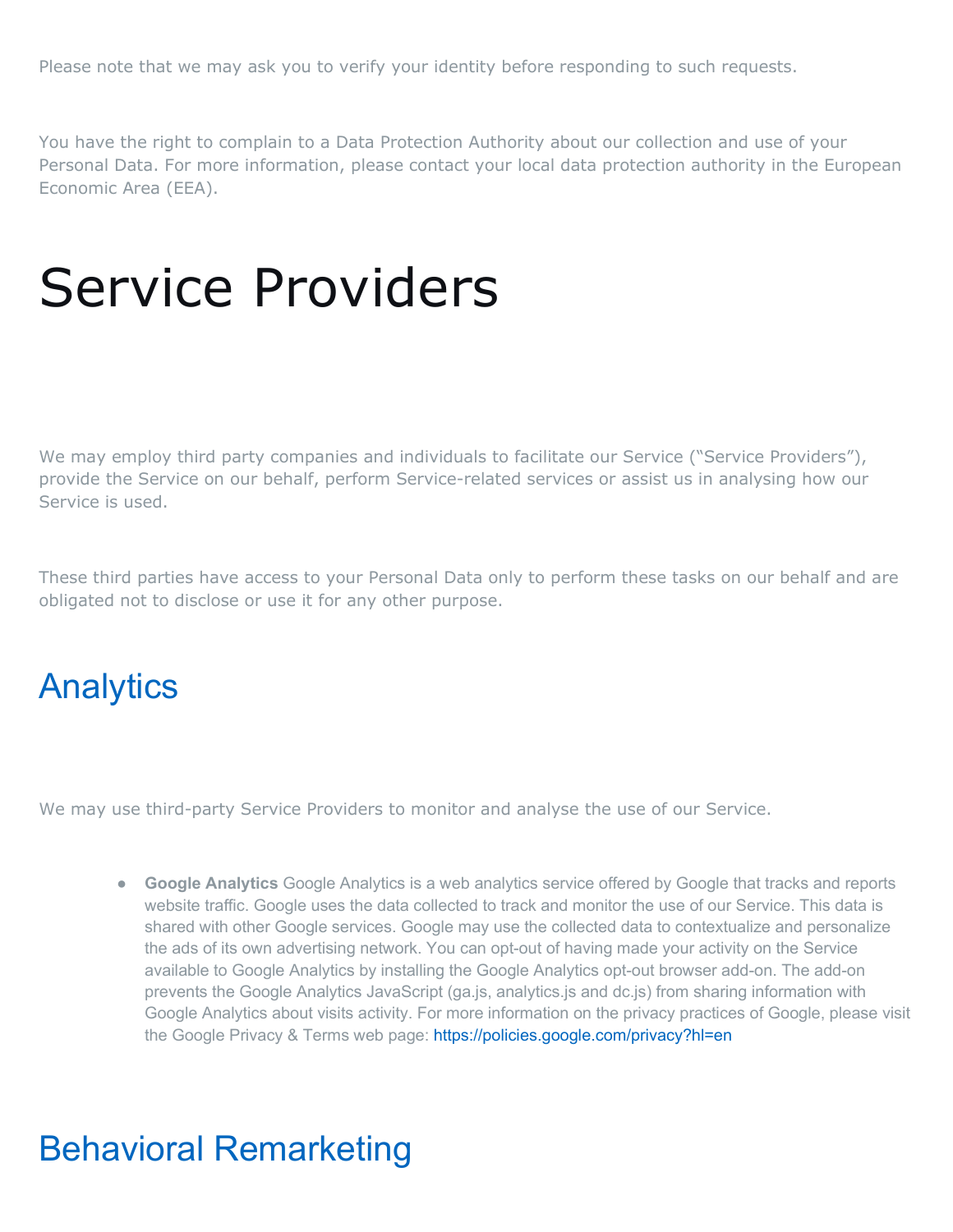Sunshine Towing & Transport uses remarketing services to advertise on third party websites to you after you visited our Service. We and our third-party vendors use cookies to inform, optimise and serve ads based on your past visits to our Service.

- **Google Ads (AdWords)** Google Ads (AdWords) remarketing service is provided by Google Inc. You can opt-out of Google Analytics for Display Advertising and customise the Google Display Network ads by visiting the Google Ads Settings page:<http://www.google.com/settings/ads> Google also recommends installing the Google Analytics Opt-out Browser Add-on – <https://tools.google.com/dlpage/gaoptout> – for your web browser. Google Analytics Opt-out Browser Add-on provides visitors with the ability to prevent their data from being collected and used by Google Analytics. For more information on the privacy practices of Google, please visit the Google Privacy & Terms web page: <https://policies.google.com/privacy?hl=en>
- **Facebook** Facebook remarketing service is provided by Facebook Inc. You can learn more about interestbased advertising from Facebook by visiting this page:<https://www.facebook.com/help/164968693837950> To opt-out from Facebook's interest-based ads, follow these instructions from Facebook: <https://www.facebook.com/help/568137493302217> Facebook adheres to the Self-Regulatory Principles for Online Behavioral Advertising established by the Digital Advertising Alliance. You can also opt-out from Facebook and other participating companies through the Digital Advertising Alliance in the USA [http://www.aboutads.info/choices/,](http://www.aboutads.info/choices/) the Digital Advertising Alliance of Canada in Canada <http://youradchoices.ca/> or the European Interactive Digital Advertising Alliance in Europe [http://www.youronlinechoices.eu/,](http://www.youronlinechoices.eu/) or opt-out using your mobile device settings. For more information on the privacy practices of Facebook, please visit Facebook's Data Policy: <https://www.facebook.com/privacy/explanation>

#### Links to Other Sites

Our Service may contain links to other sites that are not operated by us. If you click a third party link, you will be directed to that third party's site. We strongly advise you to review the Privacy Policy of every site you visit.

We have no control over and assume no responsibility for the content, privacy policies or practices of any third party sites or services.

### Children's Privacy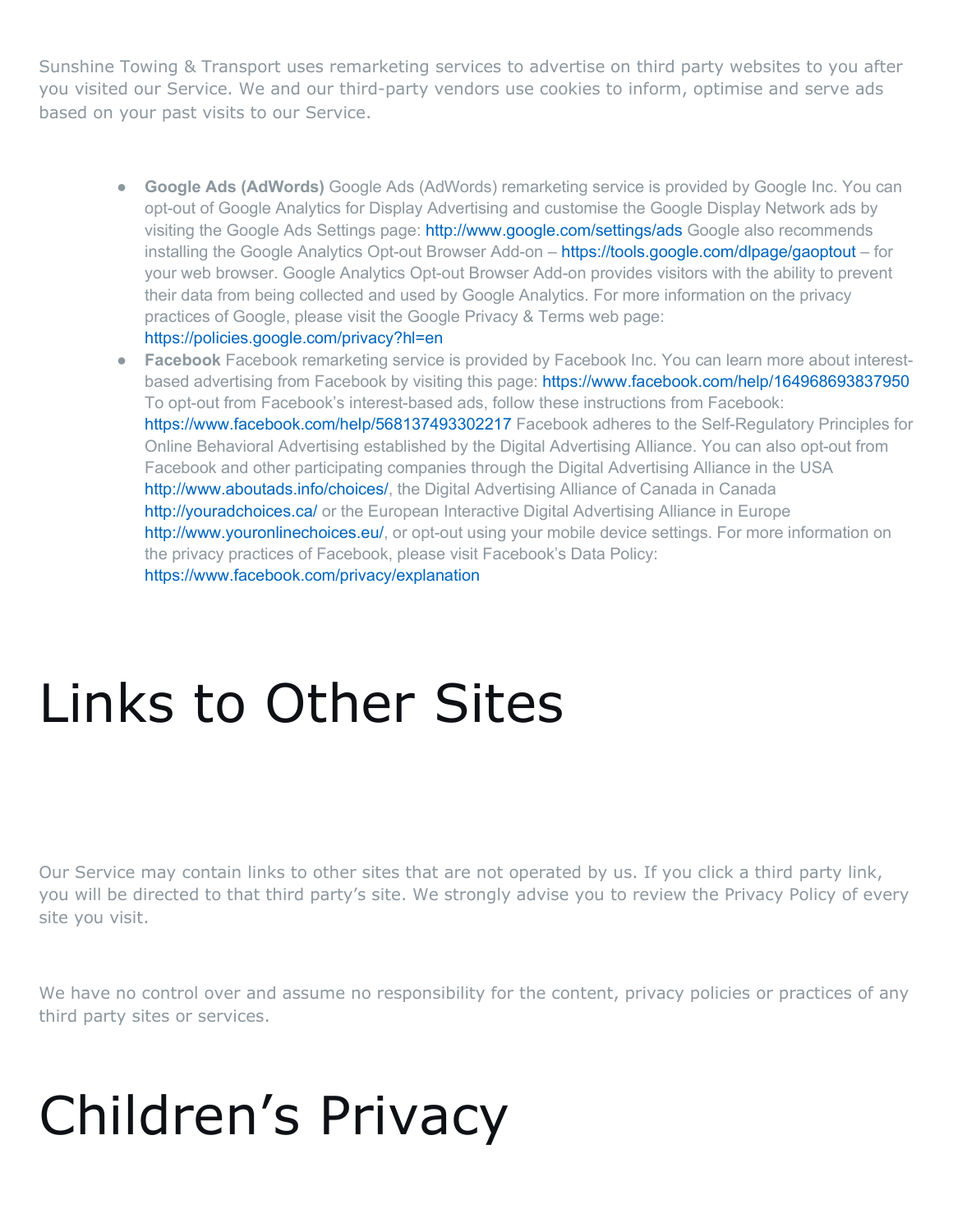Our Service does not address anyone under the age of 18 ("Children").

We do not knowingly collect personally identifiable information from anyone under the age of 18. If you are a parent or guardian and you are aware that your Child has provided us with Personal Data, please contact us. If we become aware that we have collected Personal Data from children without verification of parental consent, we take steps to remove that information from our servers.

### Changes to This Privacy Policy

We may update our Privacy Policy from time to time. We will notify you of any changes by posting the new Privacy Policy on this page.

We will let you know via email and/or a prominent notice on our Service, prior to the change becoming effective and update the "effective date" at the top of this Privacy Policy.

You are advised to review this Privacy Policy periodically for any changes. Changes to this Privacy Policy are effective when they are posted on this page.

#### Contact Us

If you have any questions about this Privacy Policy, please contact us:

- By email: sunshinetowing247@gmaill.com
- By phone number: (605)642-9095